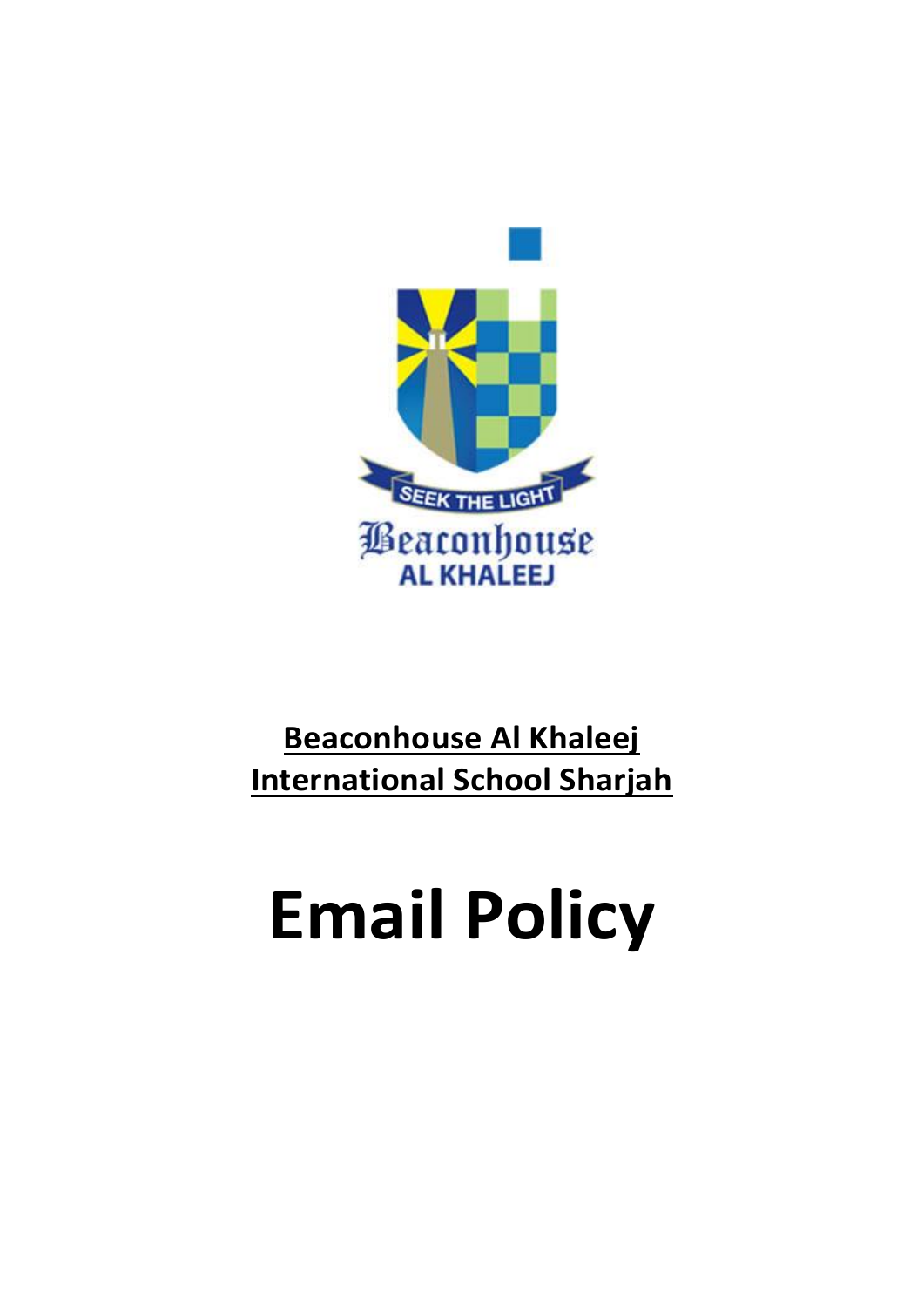





#### **Overview**

Electronic email is pervasively used in almost all industry verticals and is often the primary communication and awareness method within an organization. At the same time, misuse of email can post many legal, privacy and security risks, thus it's important for users to understand the appropriate use of electronic communications.

#### **Purpose**

The purpose of this email policy is to ensure the proper use of BAKIS School email system and make users aware of what BAKIS School deems as acceptable and unacceptable use of its email system. This policy outlines the minimum requirements for use of email within BAKIS School Network.

#### **Scope**

This policy covers appropriate use of any email sent from a BAKIS School email address and applies to all staff and students operating on behalf of BAKIS School.

# **Policy**

- All use of email must be consistent with BAKIS School policies and procedures of ethical conduct, safety, compliance with applicable laws and proper academic/administrative practices.
- BAKIS School email account should be used primarily for BAKIS School academic/administrative -related purposes; personal communication is permitted on a limited basis, but non-BAKIS School related commercial uses are prohibited.
- **E** All BAKIS School data contained within an email message or an attachment must be secured.
- Email should be retained only if it qualifies as a BAKIS School academic/administrative record. Email is a BAKIS School academic/administrative record if there exists a legitimate and ongoing academic/administrative reason to preserve the information contained in the email.
- Email that is identified as a BAKIS School academic/administrative record shall be retained according to BAKIS School Record Retention Schedule.
- The BAKIS School email system shall not to be used for the creation or distribution of any disruptive or offensive messages, including offensive comments about race, gender, hair color, disabilities, age, sexual orientation, pornography, religious beliefs and practice, political beliefs, or national origin. Employees who receive any emails with this content from any BAKIS School employee should report the matter to their Head of section immediately.
- Users are prohibited from automatically forwarding BAKIS School email to a third-party email system. Individual messages which are forwarded by the user must not contain BAKIS School confidential or above information.
- Using a reasonable amount of BAKIS School resources for personal emails is acceptable, but non-work-related email shall be saved in a separate folder from work related email.
- Sending chain letters or joke emails from a BAKIS School email account is prohibited.
- BAKIS School employees shall have no expectation of privacy in anything they store, send or receive on the company's email system.